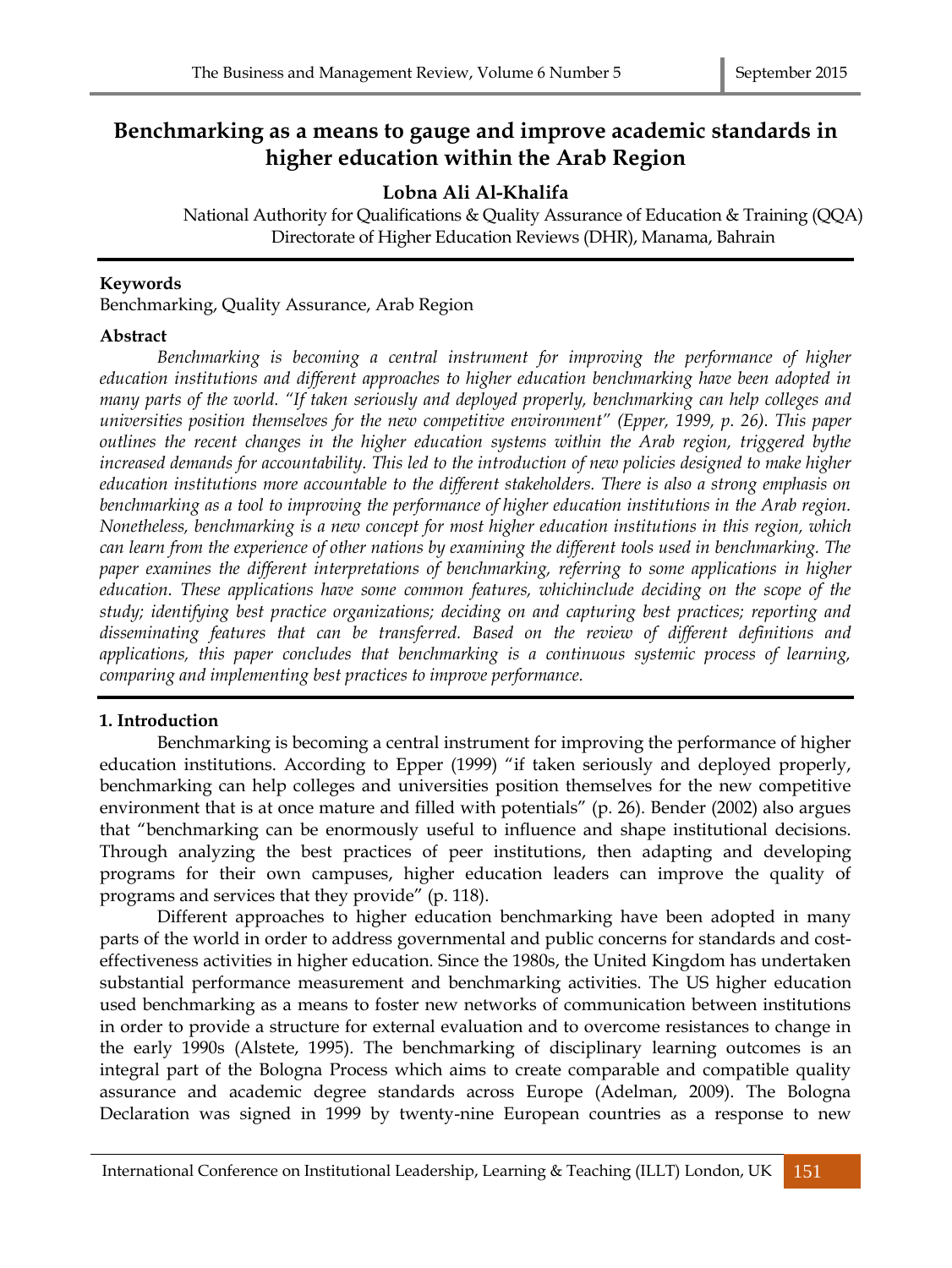challenges in higher education and aimed to enhance the international competitiveness of European higher education institutions (Nazarko, Kuzmicz, Szubzda-Prutis and Urban,2009).

In the Arab region, higher education institutions have recently witnessed increasing regulation and accountability regarding academic standards. Benchmarking is a new concept for most higher education institutions in this region that can learn from the experience of other nations by examining the different tools used in benchmarking. This paper is divided into three parts. The first part highlights the recent changes in the higher education systems within the Arab region and the emphasis on benchmarking as a tool to gauge and improve academic standards. The second and the third parts look into the different interpretations of benchmarking, highlighting some applications in higher education.

#### **2. Benchmarking and quality assurance in higher education within the Arab region.**

The increased demands for accountability in higher education led to the introduction of new policies designed to make higher education institutions accountable to some higher authority. The United Nations Educational Scientific and Cultural Organization (UNESCO) held conferences and offered training to encourage the establishment of quality assurance frameworks and agencies in the Arab region (UNESCO, 2004). In 2007 only five of the twenty two Arab speaking countries have semi-autonomous bodies for quality assurance: Egypt, Jordan, Palestine, Saudi Arabia, and United Arab Emirates. By 2013, there were 11 quality assurance authorities and 5 quality assurance entities associate members of the Arab Network for Quality Assurance in Higher Education (ANQAHE)from 16 Arabic speakingcountries (Badrawi, 2013). Like other similar international networks, ANQAHE seeks to facilitate the exchange of best practices through benchmarking in the Arab region to identify opportunities for improvement and to accomplish change. It works in association with the International Network of Quality Assurance Agencies and the Association of Arab Universities.

This emphasis on benchmarking, which involves systematically making comparisons between and among institutions, has become an accepted accountability measure by Arab countries in the Gulf region in particular. One of the standards of the Commission for Academic Accreditationin the United Arab Emirates states that:

The institution demonstrates its commitment to continuous quality assurance and enhancement by systematically evaluating the effectiveness of all aspects of its operations and academic programs. The institution evaluates its academic programs and courses and its academic, student, and administrative services on the basis of evidence, and by benchmarking its performance against the best practices of other local and international institutions. The institution uses the results of its evaluations in planning, budgeting, establishing its priorities, and improving its academic programs and services. (Commission for Academic Accreditation, 2011, p.8)

The Commission for Academic accreditation was established in 1999 as the governmentrun institutional [licensure](http://en.wikipedia.org/wiki/Licensure) and degree [accreditation](http://en.wikipedia.org/wiki/Academic_accreditation) organization for private universities and their academic programmes. Similarly, the Saudi National Commission for Academic Accreditation & Assessment (NCAAA) was established by the Higher Council of Education in Saudi Arabia in 2004 with responsibility to create standards and accredit institutions and programs in post-secondary education. One of its standards states that:

Teaching and other staff involved in the program must regularly evaluate their own performance and be committed to improving both their own performance and the quality of the program as a whole. Regular evaluations of quality must be undertaken within each course based on valid evidence and appropriate benchmarks, and plans for improvement made and implemented. Quality must be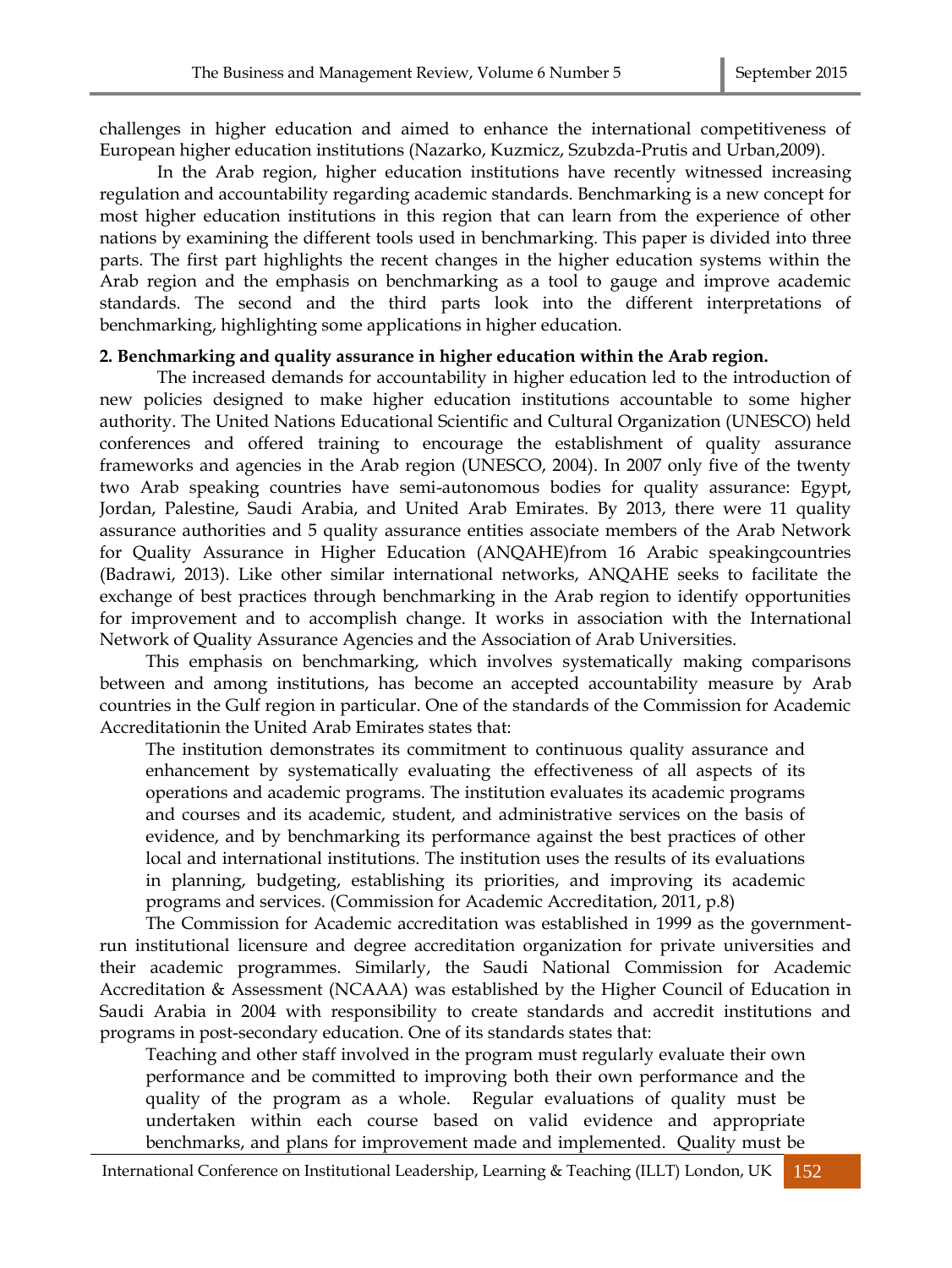assessed by reference to evidence and include consideration of specific performance indicators and challenging external benchmarks. Central importance must be attached to student learning outcomes with each course contributing to the achievement of overall program objectives. ((National Commission for Academic Accreditation & Assessment, 2013, p. 13)

One of the main aims of Bahrain's Directorate of Higher Education Reviews (DHR) is to ensure that the academic standards of each university programme/degree and its component parts are set and maintained at the appropriate level and that student performance is judged against these standards. To achieve this goal, higher education institutions in Bahrain are expected to use internal and external reference points (benchmarking) to ensure that their academic standards are equivalent to other similar programmes at the regional and the international levels(Directorate of Higher Education Review, 2014, p.10). DHR is one unit of Bahrain National Authority for Qualifications and Quality Assurance of Education & Training (QQA) which was established in 2008 by Royal Decree as an independent national authority attached to the Cabinet of Ministers, to ensure that the quality of education and training in Bahrain meets international standards and good practice

The Gulf region in particular benefited from the British Council programme entitled "Excellence in Higher Education" which aimed to support the development of quality assurance and management systems in this region. This programme drew on the UK experience in providing in depth training in the tools of quality management (Morgan, 2009). The UK Quality Assurance Agency for Higher Education (QAA) was also involved in the United Nations Development Programme which was launched in January 2002 to access the performance of Arab universities through detailed internal and external reviews of computer science programmes (2002-2003), business administration programmes (2003-2004) and education programmes (2006) in a group of Arab universities (UNDP/RBAS: 2005).

However, El Maghraby(2011) identifies two major threats and obstacles to implementing QA systems in the Arab region. First, quality assurance bodies are newly established and the government has a strong structural, financial and methodological influence over them, which pose a threat to their independence. Another threat to the implementation of the QA system in the Arab region is the lack of professional quality assurance expertise within the regionand the fact that some important concepts such as total quality management, key performance indicators and benchmarking are not fully understood in many higher education institutions, which raise concerns of haphazard implementation.

## **3. Definitions and types of benchmarking**

Benchmarking is often describedas a systematic and continuous process (Camp (1994), Zairi (1994), Cook (1995) and Murphy (1995)). It aims to identify, measure, compare, adopt and implement best practices.Epper (1999), for example, describes benchmarking as "a systematic way of learning from others and changing what you do" (p. 26). According to her, benchmarking starts with a self-examination and understanding of the different functions and internal procedures of an institution in order to be able to look for the best practices in other institutions and finally, adapting them to improve performance as shown in Figure (1). Nazarko et al (2009) identify learning as the most indispensable and important pillar of benchmarking which they define as a continuum process that encompass both the identification of best practices and their adaptation. They also stress the importance of the creative adaptation of the best practices without copying and the continuity of the process.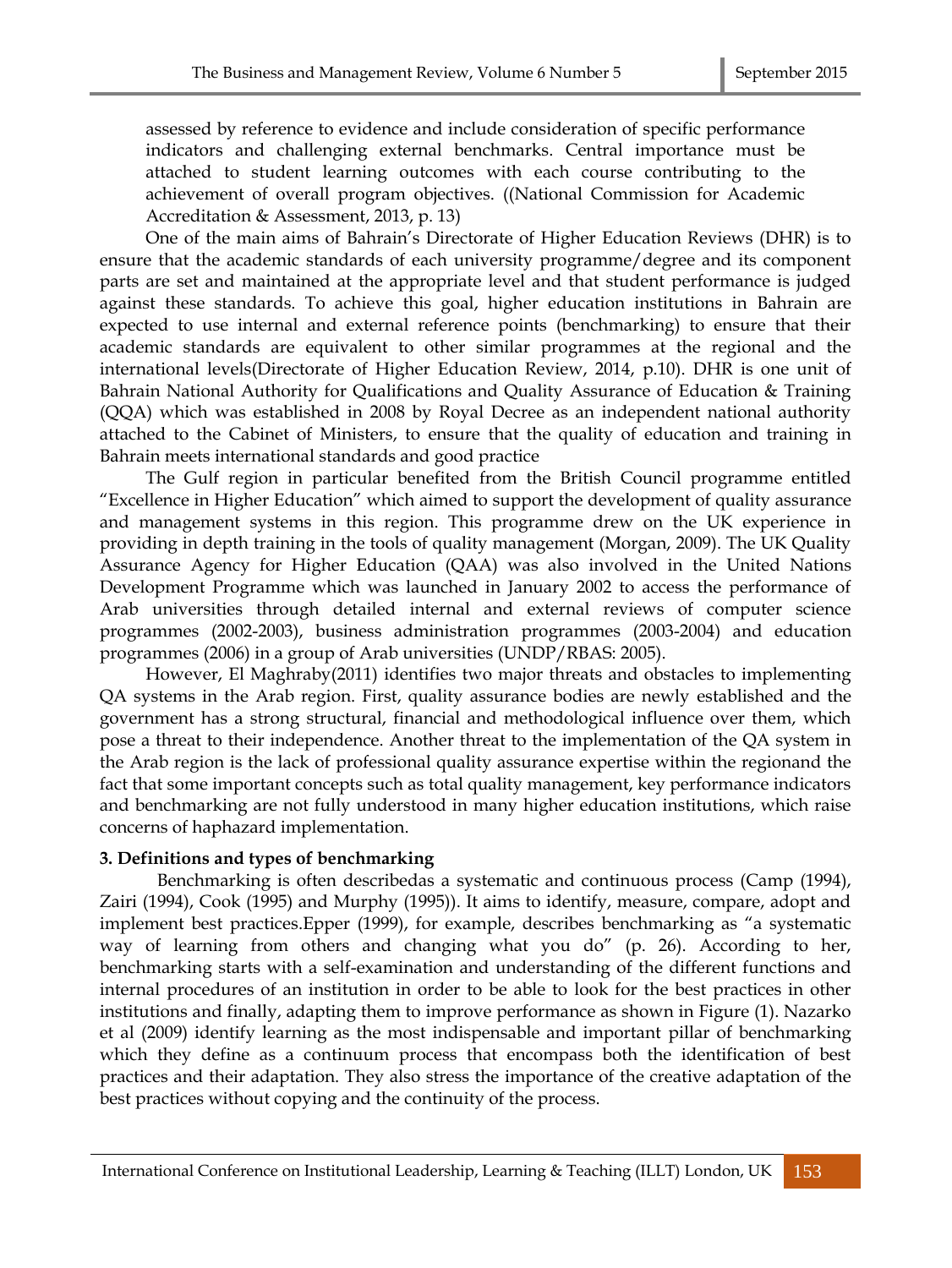



Developed by the author based on Epper (1999)

More recently, Levy and Ronco(2012) definebenchmarking as "a collection of approaches and techniques that can be conceptualized as a classification scheme or a continuum of selfevaluation activities" (p.8). They also distinguish between two types of benchmarking: internal benchmarking and external benchmarking. The former is internally focused and can be carried out by the institution only if there were similar operations, functions, or activities that are performed within the same institution. It is applicable in big institutions with complex organizational structures, since there is a possibility to compare different departments with each other. External benchmarking seeks best practices outside the institution. Levy and Ronco (2012) also distinguish between generic benchmarking, competitive benchmarking and functional benchmarking. In generic benchmarking, the institution seeks new and innovative practices across multiple industries. In competitive benchmarking, the institution compares its products, services, and process with those of direct competitors; in comparison, functional benchmarking inspects similar roles in institutions that are not direct competitors.

Taking into consideration the subject of benchmarking, Nazarko et al (2009) distinguish between following types of benchmarking: product, process, strategic and organizational. Product benchmarking involves comparing different products, while process benchmarking compares the procedures and processes of different institutions. Strategic benchmarking on the one hand is used to compare actions taken at a strategic level to maintain the competitive edge of an institution. Organizational benchmarking on the other hand is most commonly used in restructuring processes in the developing phase of an institution. Nazarkoand et al (1999) also distinguish between direct and indirect aims of benchmarking. The former includes: identification of better processes, comparisons with others, identification of strengths and weaknesses with reference to the ideal model, learning from others and the improvement of practices. Indirect aims of benchmarking comprise the development of management skills, overcoming reluctance to ideas from outside the institution, an increase in stakeholders' satisfaction and gaining the advantage over competitors.

In higher education, most benchmarking can be characterized "as metric or performance benchmarking, which compares selected indicators or metrics among similar institutions to evaluate relative performances" (Levy and Ronco, 2012, p.9). This type, as the two authors pointed out, is restricted to those characteristics that can be quantified and is limited to

International Conference on Institutional Leadership, Learning & Teaching (ILLT) London, UK 154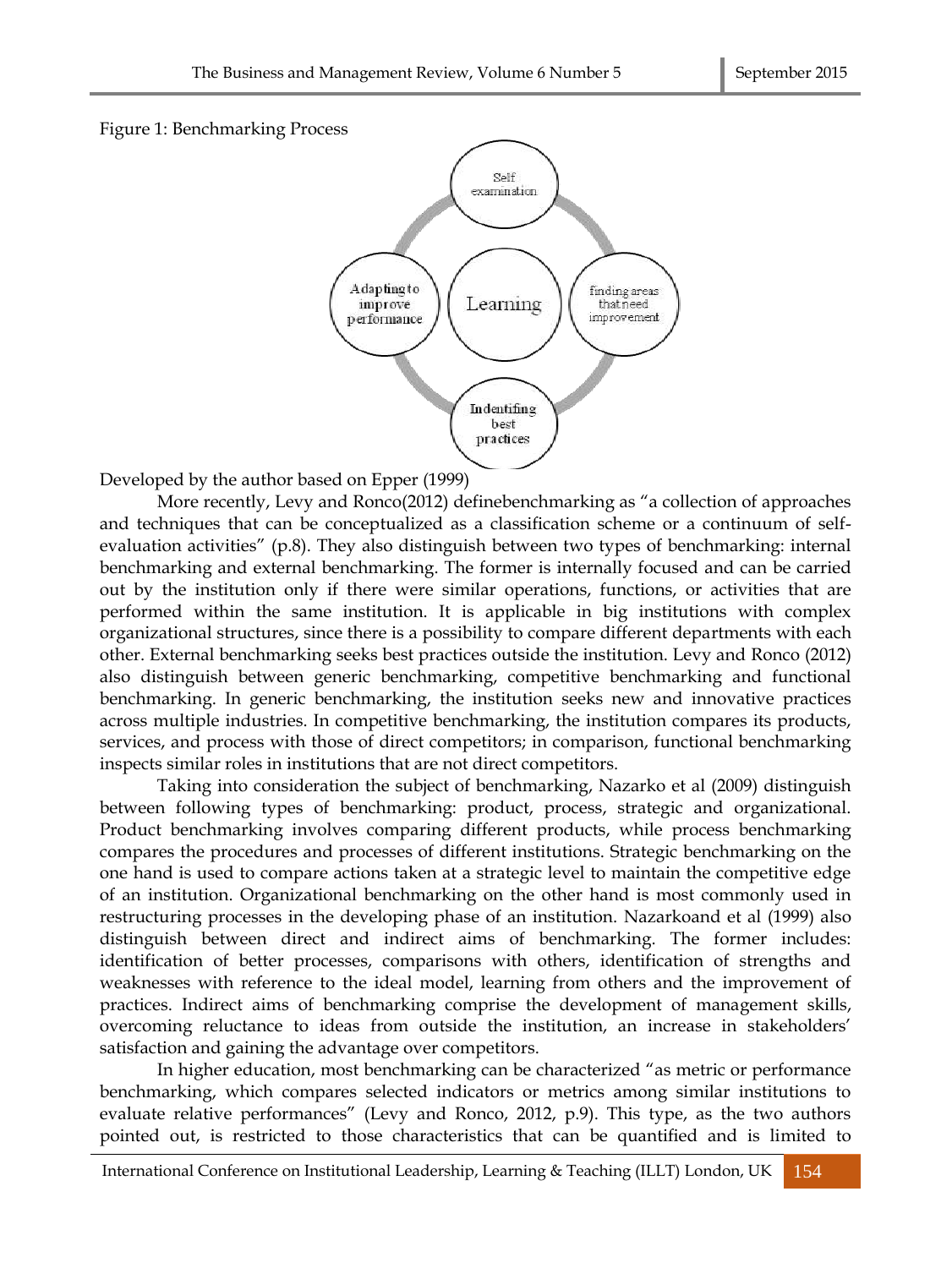superficial manifestations of business practices. Few higher education institutions use process benchmarking which involves a comprehensive comparison of specific business practices with the intention of identifying those aspects of best practice that can lead to improved performance. Although this type of benchmarking is often time consuming and expensive, these institutions have capitalized fully on its potential as Bender (2002) pointed out. Diagnostic benchmarking have also found its way into higher education via the continuous improvement processes expected by different accreditation bodies. This type of benchmarking serves a continuous checklist where practices and performance that need to be changed are identified and in order to devise improvement plans.

Finally, several authors distinguish between formal and informal benchmarking. Formal benchmarking often refers to collaborative benchmarking projects carried out by higher education institutes. Benchmarking can also be carried out without the participation of other institutions, for example through the using online benchmarking tools offered by companies specialized in benchmarking. On-line databases/websites, and publications that share benchmarking information provide quick and easy ways to learn of best practices and benchmarks. Informal benchmarking can also take place through networking with other people at conferences or associations of rectors, chancellors and finance officers of higher education institutes. These meetings provide a framework for collaboration and discussions. Examples of these conferences and associations are the Conference of Rectors of Academic Schools in Poland (CRASP), and the National Association of Colleges and University Business Officers (NACUBO) in the USA. Internet forums also provide quick and easy ways to learn about best practices.

Mann and Kohl (2010) defines informal benchmarking as "an unstructured approach to learn from the experience of other organizations; therefore not following a defined process" (p.22). Samuel et al (2014) argue that while informal benchmarking is one of the most common business improvement tools used in many organizations, it is not as effective as it is popular. This is due to its perception as short-term project while formal benchmarking is often carried out as longer drawn out and fuller project.

## **4. Benchmarking initiatives**

The following section identifies some benchmarking initiatives that have been carried out in different regions. Deciding on the scope of the study, identifying best practice organizations, deciding on and capturing best practices, reporting and disseminating features that can be transferred—these are some of common features in the following benchmarking initiatives. Most benchmarking projects have benefited from examining different benchmarking tools and initiatives.

## **4. 1. Consortium benchmarking in the USA**

This initiative was undertaken in 1996 by the Houston–based American Productivity & Quality Center (APQC), which cooperated with the State Higher Education Executive Offices (SHEEO), the National Center for Higher Education Management Systems and others to facilitate higher education benchmarking studies (Epper, 1999). APQCconsortium method involved groups of institutions (the sponsors) that were willing to work together to identify best practices. These groups varied from 10 to 50 higher education institutions that usually included large and small public and private institutions as well as few corporate participants. All group members were directly involved in shaping and carrying out the study that they agreed to sponsor. With the help of APQC facilitators, the members of each group started the benchmarking process by setting the scope and defining the boundaries of the study. Once the topics for benchmarking are selected and narrowed to concrete areas that can be handled by the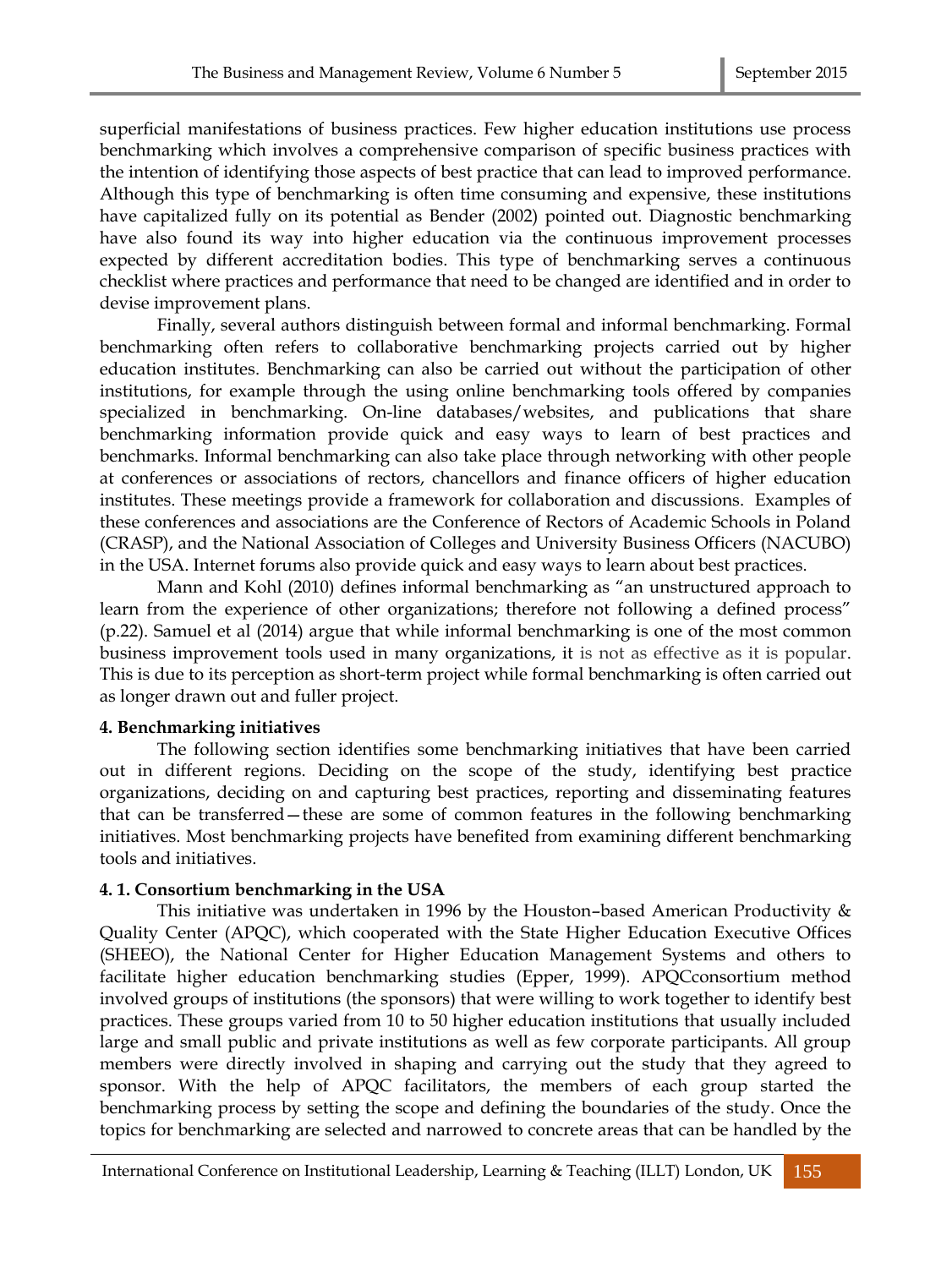sponsors of the study, the consortium generated a set of criteria for identifying best practice organizations. This was followed by a screening survey that was sent to nominated and secondary searched institutions based on the selected criteria.

The final selection process was characterize as being democratic and transparent with each member voting for one of the respondent institution based on the results of the survey collected data. After the voting, benchmarking participants visited the selected best practice institutions and conducted structured interviews. Questions are usually prepared in advance and sent to the visited institutions to guide the discussion, save time and enhance the meeting process. At the end of the study, participants prepared a final report to show case the lessons learned from the site visit, identifying best practices their institutions' stakeholders to start thinking about how to make use of the information.

## **4. 2. Benchmarking eLearning in the UK**

A prominent example of a nationwide benchmarking initiative is the project that was carried out by the Higher Education Academy in corporation with the Joint Information Systems Committee to build eLearning capacity and embed good practice into mainstream provision. It began in November 2005, and by July 2008, seventy-seven higher education institutions had taken part. The scope of the project expanded to embraced issues of quality enhancement and continuous improvement in learning, teaching and assessment areas. The project provided a framework for participants to discuss and reflect on eLearning processes, provision and practices. The Higher Education Academy employed five methodologies for benchmarking eLearning that were developed by prominent scholars and higher education institutes such as the Massachusetts Institute of Technology.

The project succeeded in embedding institutionally the concept of a continuous cycle of reviews and improvement and in building communications between institutions as well as at the intra-institutional by forging relations between previously different departments. It also achieved significant progress in raising senior management awareness of eLearning and the changing nature of the learning and teaching process (Nazarko et al, 2009).

## **4. 3. Benchmarking Standards for Sessional Teaching in Australia**

The Australian project entitled Benchmarking Leadership and Advancement of Standards for Sessional Teaching (BLASST) aimed to establish national standards to enhance the quality of sessional teaching, sustain good sessional teaching practices and support sessional staff (Luzia et al, 2013). The project used a draft sessional-staff standards framework that was developed and piloted at one University and was further piloted at three project-partner Universities. This was achieved through four and a half hour workshops that asked participants to benchmark the policies and practices of their institution against the sessional staff standards at four levels: institutional, faculty, department and individual. In each workshop, participants represented a wide range of roles across all four levels including sessional academics, course coordinators, administrative staff, and members of the university executive.

In some cases, pre-workshop surveys were conducted in order to raise participants' awareness of the broad issues around sessional staff in higher education and to help them to determine the extent to which policies and practices within their own institution aligned with the BLASST framework's key principles. Each university's benchmarking workshop was jointly organized by members of the project team and incorporated an introduction to benchmarking using the Sessional Staff Standard Framework, a think aloud exercise and group workshops. At the end of each workshop, participants developed an action plan and time frames. They also provided written feedback of the BLASST framework as they worked through it and additional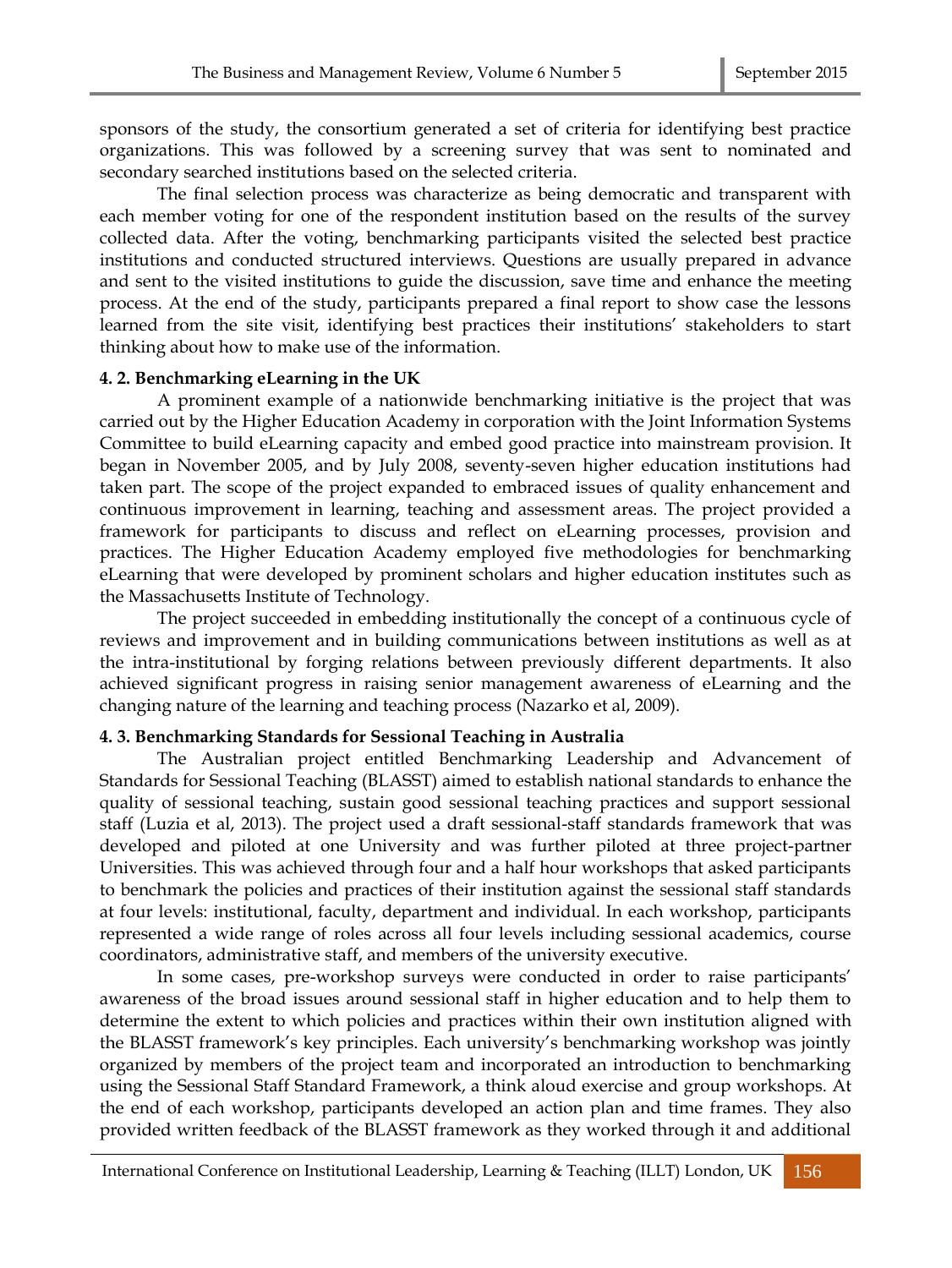feedback on the framework and the workshop in an online post-workshop survey. Luzia et al (2013) discusses the outcomes from these workshops as case studies to illustrate some of the potential uses for benchmarking with the BLASST framework. They argue the intrinsic and ongoing reference to standards benefit the institution and its partners. They also add that the BLASST framework may be undertaken as a strategy that enable sector benchmarking with partner institutions and internal benchmarking by assessing the current standards of practice within one institution.

## **4. 4. The European benchmarking platform**

Benchmarking platforms may provide suggestions and guidelines useful for newcomers to the scene of higher education benchmarking. The European Centre for Strategic Management of Universities (ESMU) carried out this initiative to support European higher education institutions and policy makers to archive the goals of the Bologna Process. ESMU in cooperation with the Centre for Higher Education Development (CHE), the UNESCO European Centre for Higher Education and the University of Aveiro aimed to create a European platform for benchmarking in higher education as a major instrument for collaborative learning to increase institutional performance and to promote the attractiveness of European higher education institutions. In the first phase, eighteen existing co-operative benchmarking initiatives from different countries in Europe, Australia, Canada and the USA were scrutinized for a better understanding of the principles and the mechanisms of benchmarking in higher education. To avoid assumptions based on pure desk research, questionnaires and structured interviews were used to obtain a deeper knowledge of each initiative as well as the downsides, the advantages and the challenges inherent to each. The results of these studies were incorporated into the second phase which includes the establishment of four benchmarking groups of ten higher education institutes. Benchmarking groups were focused on key EU priorities: governance, university–enterprise cooperation, curriculum reforms and lifelong learning.

# **4. 5. Benchmarking surveys**

Surveys can be used to collect comparable data, seeking quality improvement. This approach was used by the American Assembly of Collegiate of Schools of Business (AACSB) in cooperation with a private firm called Educational Benchmarking in 1996. Surveys were sent to 101 MBA programmes to collect data about admission, student profile, staff recruitment, budgeting and many other concerns. Results of the surveys were detailed and clearly presented to the participating higher education institutions. Participants were able to identify the similarities and differences among them. They did not know which of various scores or measures came from which participant. Payne and Whitfield (1999) argue that this approach is more effective and less expensive in smaller partnership that is limited to few comparable higher education institutions dealing with specific common concerns. Seybert, Weed and Bers (2012) also note that there is a large range of surveys sampling student and faculty perceptions of a variety of items within US higher education such as National Survey of Student Engagement (NSSE) that provide benchmarking opportunities.

The American experience is different from the UK and most parts of the world that have recently introduce new reforms in their higher education system. In the American system, the institution overall evaluation is carried out by regional accreditation boards that were established by universities and colleges since 1914. Discipline-specific accreditation is carried out by professional organizations like the AACSB. These organizations joined the QA process since the early twentieth century in the USA.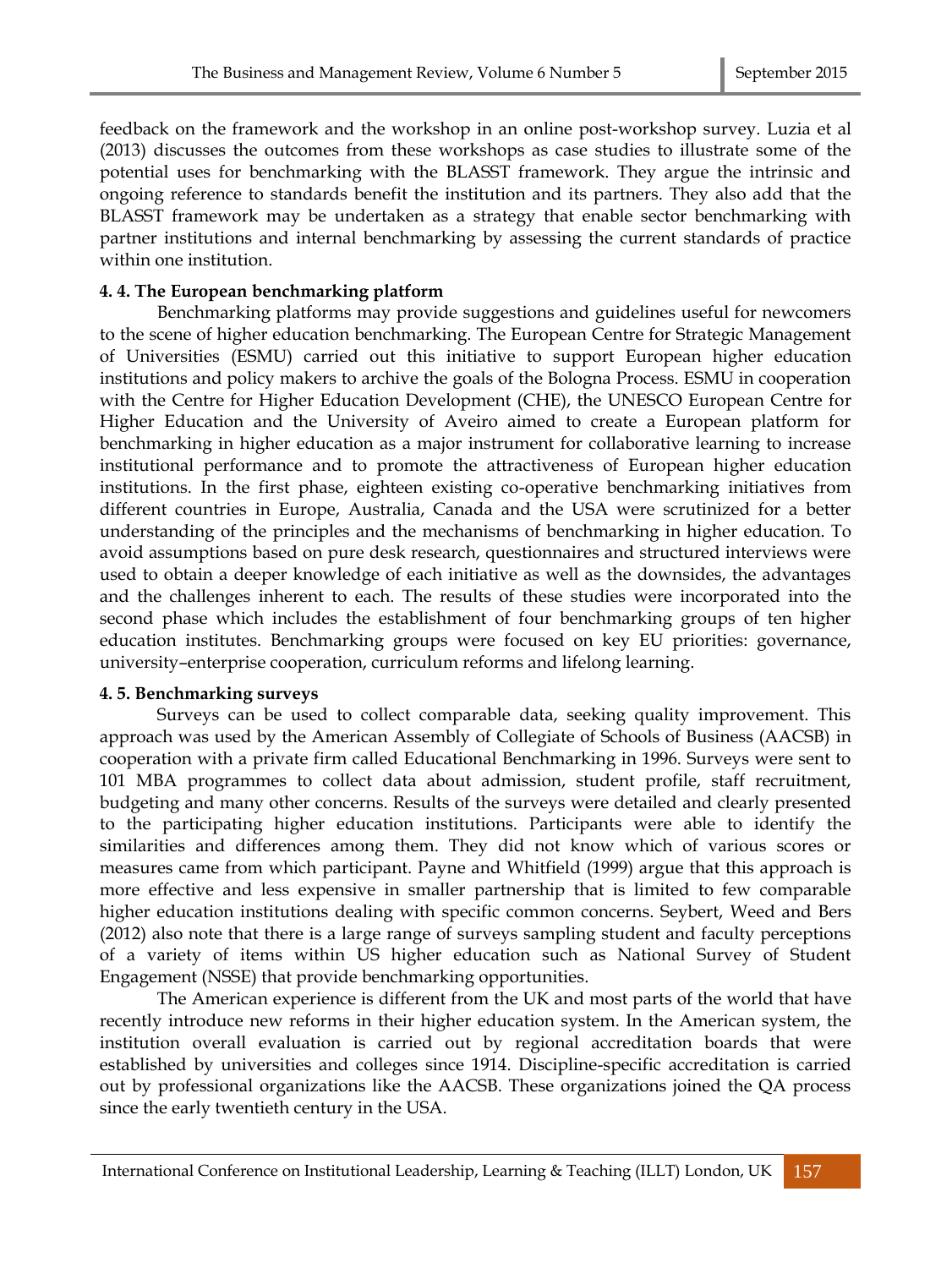#### **4. 6. University Governance Screening Card**

Notwithstanding the strong emphasis on benchmarking as a means for accountability and quality enhancement in the Arab region, the only major benchmarking project at the regional level was conducted in 2011. Several higher education ministers and policymakers expressed their interests in benchmarking university governance at a seminar held at the Center for Mediterranean Integration (CMI) in Marseille in 2009. This was in recognition of the role of university governance in improving the quality of education. The World Bank Regional Program on Higher Education based in the CMI initiated the process of developing a University Governance Screening Card to assess the extent to which universities in the Arab region are following governance practices that are aligned with their missions, goals and international trends and to monitor their progress overtime.

The Screening Card incorporated lessons learned from other benchmarking tools, such as the Australian Universities Benchmarking tools, the European University Autonomy Score Card, the U.K. Good Practice Code developed by the Committee of University Chairmen (CUC), and the Governance Guidelines reviewed by OECD. The Screening Card included five dimensions of governance: (1) Overall Context, Mission, and Goals; (2) Management Orientation; (3) Autonomy; (4) Accountability; and (5) Participation. For each dimension, several indicators were identified, and a detailed questionnaire was developed from which governance indicators could be scored on a scale of 1 to 5 to determine how closely the institution behaved relative to the global trend represented by the dimension. The Screening Card was tested in 41 universities in four countries as a first step toward developing a more comprehensive tool for monitoring university performance. The project helped to identify strengths, weaknesses, and areas of reform at the institution, country, and regional level (Jaramillo et al., (2012).

This initiative mainly aimed to introduce a benchmarking culture in the Arab region where the lack of national statistics constitutes one of the main obstacles to benchmarking at the regional level. It helped to identify different governance trends and differences between public and private universities governance models. While some countries followed a more centralized Francophone government controlled model, others have more autonomous Anglophone government-steered model. The absence of a national strategy and a clear definition of the purpose of the higher education system was observed in most countries, where policies are seldom guided by an assessment of needs and stakeholders' feedbacks. This led to the establishment of different higher institutions with similar missions that do not serve different needs.

#### **5. Conclusion**

Benchmarking requires a significant investment of time, money and effort to be done correctly. With increasing regulation and accountability regarding academic standards in the Arab region, benchmarking and its many related activities and strategies will become more central and commonplace in the higher education systems within this region. Yet there is a risk of haphazard implementation due to the lack of professional quality assurance expertise within the region and the fact that the concept of benchmarking is not fully understood. A review of the different definitions and applications in higher education reveal that benchmarking can be instrumental in improving academic practices.

The paper identifies several common features in the reviewed benchmarking initiatives that include defining of the scope of the study, identifying best practice organizations, deciding on and capturing best practices, and reporting and disseminating features that can be transferred. There is also a general agreement that benchmarking is systematic continuous learning process that can be built on different applications and experiences. It is also worth to

International Conference on Institutional Leadership, Learning & Teaching (ILLT) London, UK 158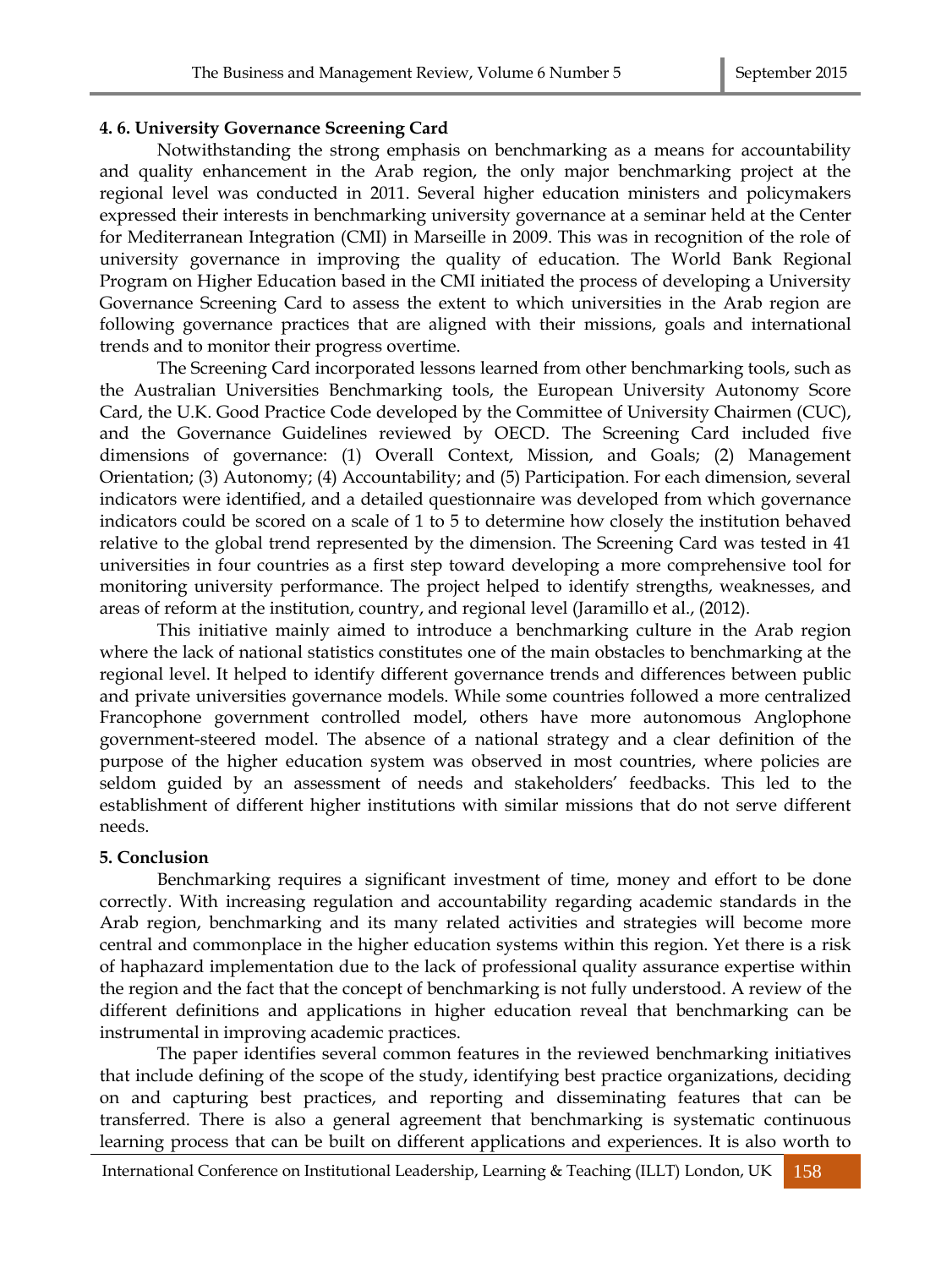note that benchmarking projects often draw on lessons learned from the different benchmarking tools and initiatives. Newcomers to the scene of higher education benchmarking and policy makers in the Arab region can benefit from initiatives like the European benchmarking platforms that can provide them with suggestions and guidelines. Surveys can also be used to collect comparable data that provide benchmarking opportunities at the regional level and to compensate for the lack of statistics and information.

# **References**

- Adelman, C. (2009). The Bologna Process for U.S. Eyes: Re-learning Higher Education in the Age of Convergence. Washington, D.C.: Institute for Higher Education Policy
- Alstete, J. W. (1995). Benchmarking in Higher Education: Adapting Best Practices to Improve Quality.ASHE-ERIC Higher Education Report, 5, George Washington University
- Badrawi,N.(2013). Higher Education Leadership Forum: Clicks-Dubai. [http://www.cli](http://www.cli-cks.com/pdf/Nadia_Badrawi.pdf)[cks.com/pdf/Nadia\\_Badrawi.pdf](http://www.cli-cks.com/pdf/Nadia_Badrawi.pdf)
- Bender, B. E. (2002). Benchmarking as an Administrative Tool for Institutional Leaders. In B. E. Bender and J. H. Schuh (eds.), Using Benchmarking to Inform Practice in Higher Education. San Francisco: Jossey-Bass, 113-120
- Camp, R.C. (1994). Benchmarking: The Search for the Best Practices That Lead to Superior Performance. Milwaukee: ASQC Quality Press
- Cook, S. (1995). Practical Benchmarking. London:Kogan Page
- Commission for Academic Accreditation (2011). The Standards for Licensure and Accreditation. United Arab Emitates: Commission for Academic Accreditation. Retrieved March 15, 2015, from https://www.caa.ae/caa/images/Standards2011.pdf
- Directorate of Higher Education Review (2014). Programmes within- College Reviews Handbook. Bahrain: National Authority for Qualifications & Quality Assurance3 of Education & Training. Retrieved March 30, 2015, from:
- [http://www.qqa.edu.bh/En/Publications/DocLib/DHR%20\(%20PCR%20\)%20Handbook%20\(](http://www.qqa.edu.bh/En/Publications/DocLib/DHR%20(%20PCR%20)%20Handbook%20(%20English)%2025.March.2015%20(%20Print).pdf) [%20English\)%2025.March.2015%20\(%20Print\).pdf](http://www.qqa.edu.bh/En/Publications/DocLib/DHR%20(%20PCR%20)%20Handbook%20(%20English)%2025.March.2015%20(%20Print).pdf)
- El-Meghraby, H. (2011). Quality Assurance in the Newly Established Universities in Saudi Arabia. www.anqahe.org/files/abu\_dhabi\_2011
- Epper, R. (1999). Benchmarking to Higher Education: Some Lesson from Experience. Change. November/ December, 24-31
- Jaramillo, A., Moreno, J. M., Demenet, A., Zaafrane, H., Monet, O., Trenner, S., Taha, T., Barry, J., Kwak, A. and Marchionne, S.(2012). Universities through the Looking Glass: Benchmarking University Governance to Enable Higher Education Modernization in MENA. World Bank Publications, the World Bank number 12535
- Levy G. and Ronco S. (2012).How Benchmarking and Higher Education Came Together. New Directions for Institutional Research. Published online in Wiley Online Library, DOI: 10.1002/ir.20026
- Luzia, K., Harvey, M. Parker, M. McCormack, C. and Brown, N. R. (2013). Benchmarking with the BLASST Sessional Staff Standards Framework. Journal of University Teaching & Learning Practice, 10 (3), 1-15
- Mann, R. S. and Kohl, H. (2010).GBN Survey Results: Business Improvement and Benchmarking*,* Global Benchmarking Network. www.globalbenchmarking.org.
- Morgan, B. (2009). Introduction. Quality in Higher Education, 15, 1, 2-3
- Murphy, P.S. (1995). Benchmarking Academic Research Output in Australia. Assessment & Evaluation in Higher Education, 20, 45-57